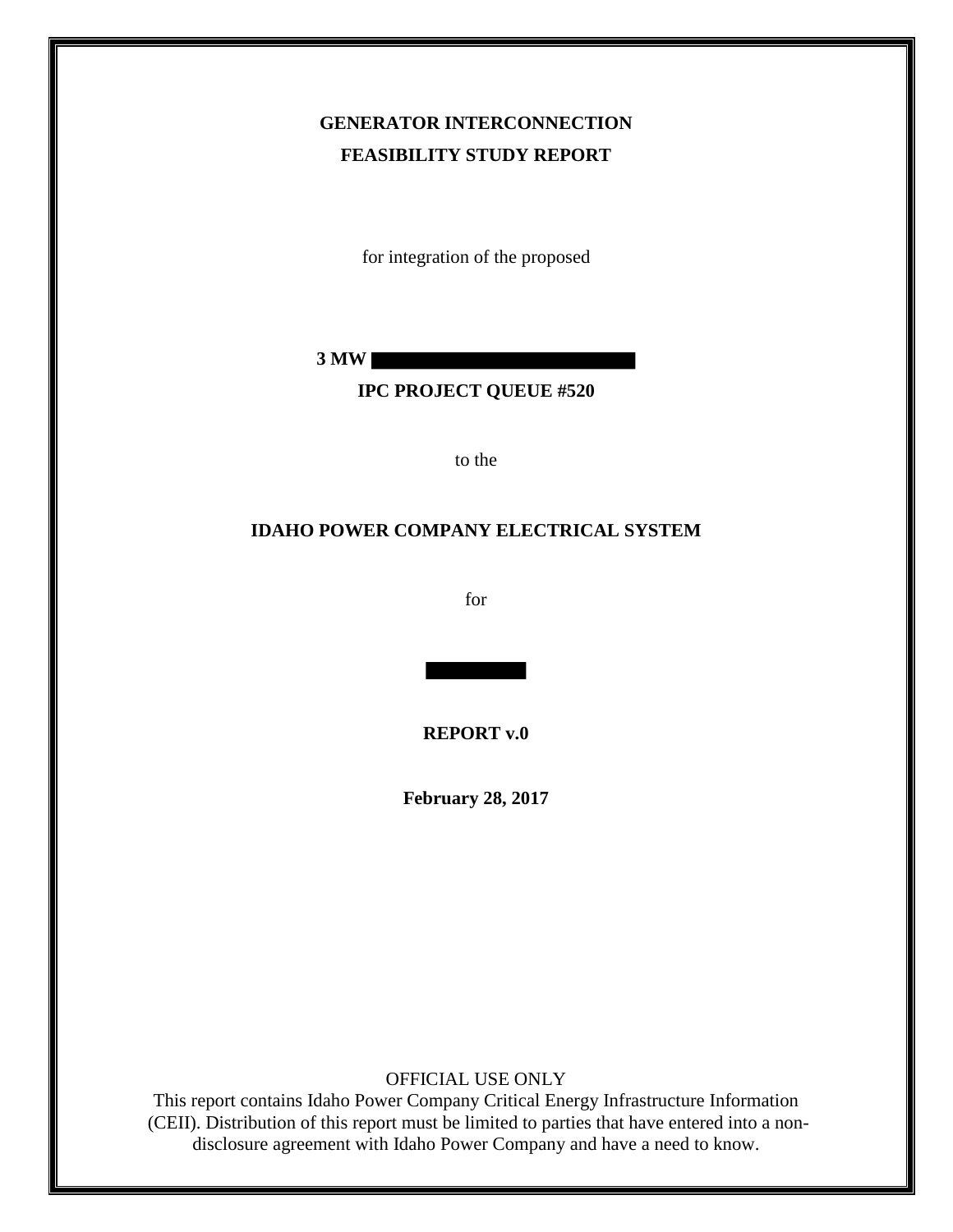## **Revision History**

| Date       | <b>Revision</b>   Initials |            | <b>Summary of Changes</b>      |
|------------|----------------------------|------------|--------------------------------|
| 02/28/2016 |                            | <b>PMA</b> | FeSR GI #520 – Original issue. |

3 MW

Feasibility Study Report i

OFFICIAL USE ONLY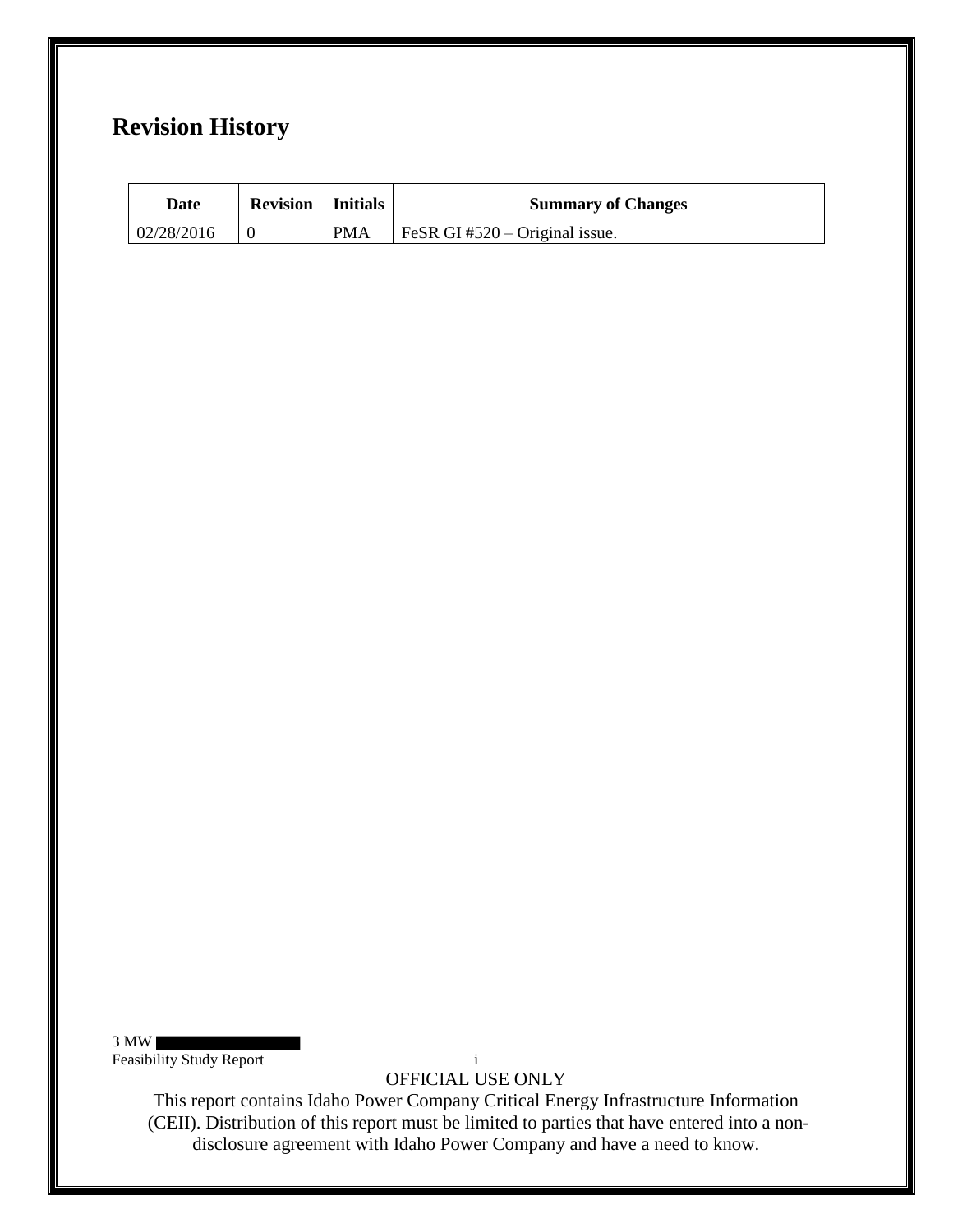# **Table of Contents**

| 1.0     |  |  |  |  |
|---------|--|--|--|--|
| 2.0     |  |  |  |  |
| 3.0     |  |  |  |  |
| 4.0     |  |  |  |  |
| 5.0     |  |  |  |  |
| 6.0     |  |  |  |  |
| 7.0     |  |  |  |  |
| 8.0     |  |  |  |  |
| 9.0     |  |  |  |  |
| 10.0    |  |  |  |  |
| 11.0    |  |  |  |  |
|         |  |  |  |  |
| $A-1.0$ |  |  |  |  |
| $A-2.0$ |  |  |  |  |
| $A-3.0$ |  |  |  |  |
| $A-4.0$ |  |  |  |  |
|         |  |  |  |  |
| $B-1.0$ |  |  |  |  |

3 MW

Feasibility Study Report ii

OFFICIAL USE ONLY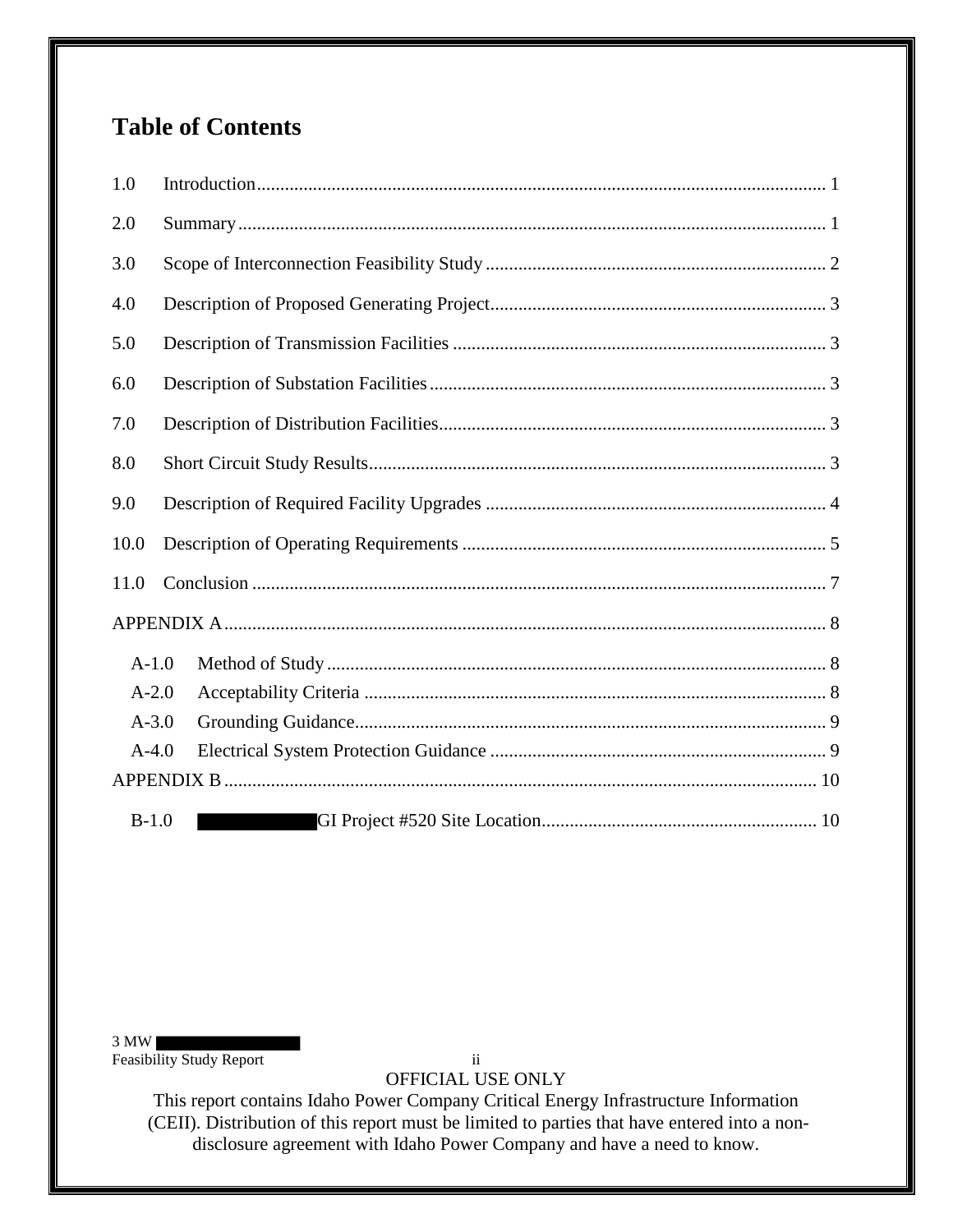## **List of Tables**

|--|

# **List of Figures**

| Figure 2 Location of |  |
|----------------------|--|

3 MW

Feasibility Study Report iii

OFFICIAL USE ONLY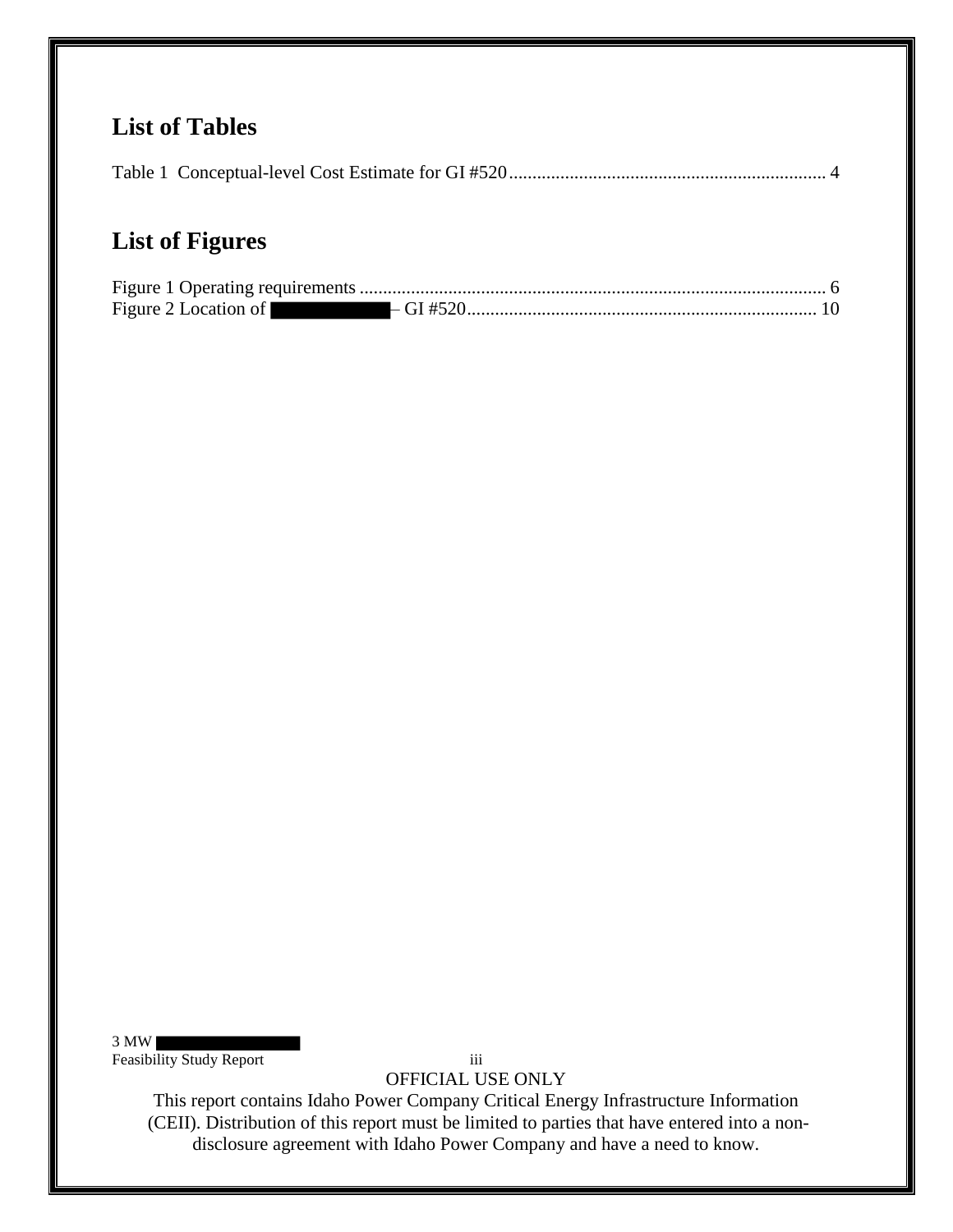#### **1.0 Introduction**

has contracted with Idaho Power Company (IPC) to perform a Generator Interconnection Feasibility Study for the integration of the proposed 3 MW (the Project). The Project is located in IPC's Western Region

in Malheur County, Oregon (See Figure 2: Location of – GI # 520 in Appendix B). The project latitude and longitude are approximately **Example 2.** The Project is Generation Interconnect queue number 520 (GI #520).

The Project has applied to connect to the Idaho Power distribution system for an injection of 3 MW at a single Point of Interconnection (POI) at 12.47 kilovolts (kV). The POI is located in the Ontario (ONTO) 024 distribution feeder boundary of the ONTO substation. The POI latitude and longitude are approximately

This report documents the basis for and the results of this feasibility study for the GI #520 Generation Interconnection Customer. The report describes the proposed project, the determination of project interconnection feasibility and estimated costs for integration of the Project to the Idaho Power System. This report satisfies the feasibility study requirements of the Idaho Power Tariff.

#### **2.0 Summary**

The feasibility of interconnecting the 3 MW 024 distribution feeder was evaluated. The POI is located at

The power flow analysis indicated that interconnecting the to ONTO-024 is feasible with modifications discussed in this report.

The Project will be required to control voltage in accordance with a voltage schedule as provided by Idaho Power Grid Operations. Therefore, GI #520 will be required to install a plant controller for managing the real and reactive power output of the 3 MW inverter array at the project POI. Also, the installation of a phasor measurement unit device (PMU) at the POI and the installation and maintenance costs associated with communication circuits needed to stream PMU data will be required in order to interconnect GI #520.

A Transmission System Impact Study is required to determine if any additional network upgrades are required to integrate the Project into the IPC transmission system and to evaluate system impacts such as thermal, voltage, transient stability, and reactive margin. Generator interconnection service, either as an Energy Resource or a Network Resource, does not in any way convey any right to deliver electricity to any specific customer or point of delivery.

#### 3 MW

Feasibility Study Report 1

OFFICIAL USE ONLY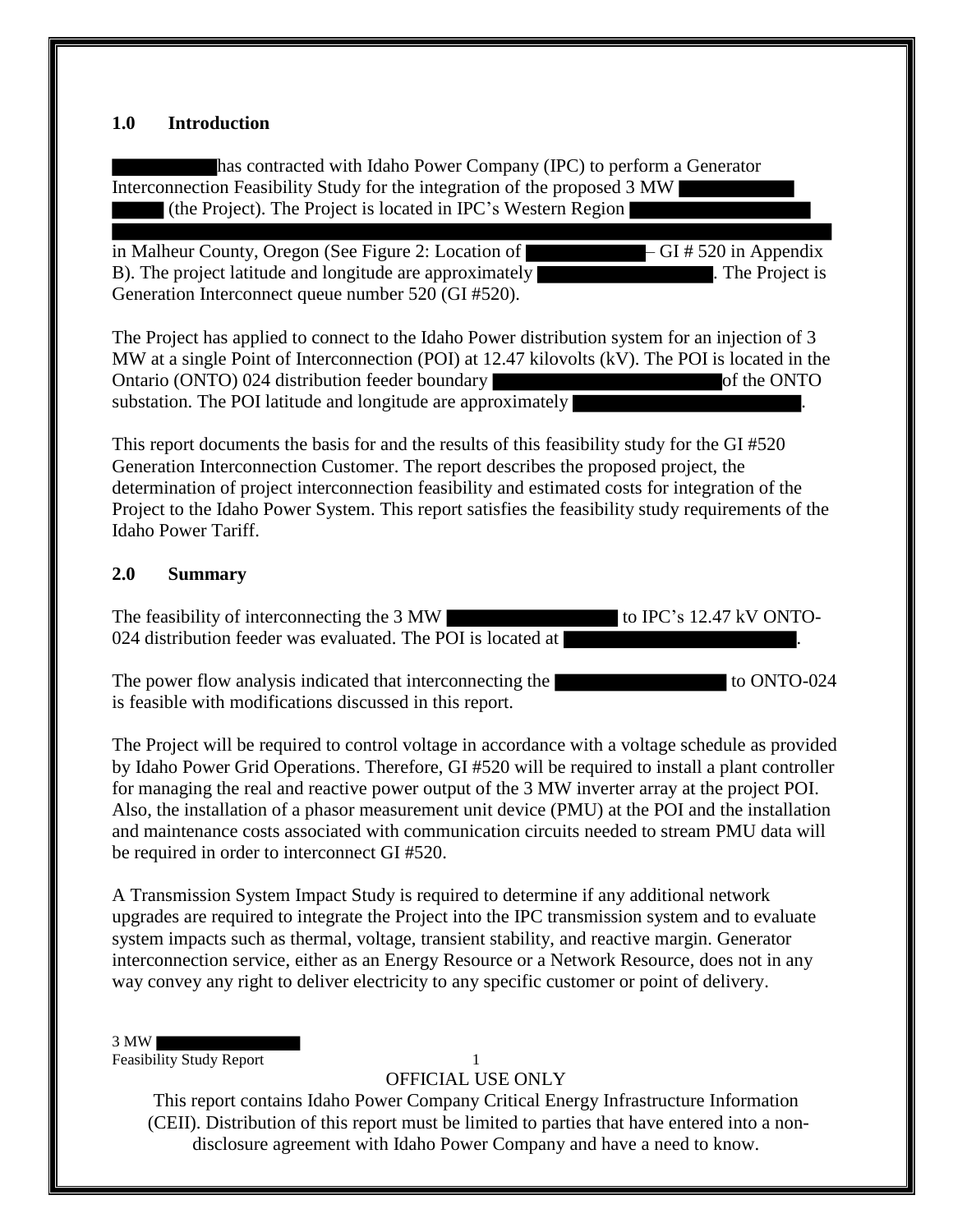Additionally, a Distribution System Impact Study will be required.

The total preliminary cost estimate to interconnect the to the ONTO-024 distribution feeder is \$849,816, and includes the following tasks:

- Install a four-pole 12.47 kV generation interconnection package at the POI. This includes an SEL-421 protective relay, which requires 3-phase potential transformers (PTs), 3 phase current transformers (CTs), and remote connectivity. Additionally, a single-phase PT shall be installed on the interconnect customer side of the IPC recloser.
- Reconductor approximately 2.25 miles from the POI from #4 ACSR to 795 AAC.
- Replace recloser ONTO24R70X with an electronic recloser. Additionally, a single-phase PT shall be installed on the interconnect customer side of the recloser for deadline check.
- Install a PMU device at the POI.
- Install a single-phase PT and wiring for dead-line check on ONTO-024.
- Install Beckwith M2001-D load tap changer (LTC) controllers on the T134 transformer at ONTO substation.
- Upgrade the ONTO T022 AMI transformer.

The cost estimate includes direct equipment and installation labor costs, indirect labor costs and general overheads, and a contingency allowance. These are cost estimates only and final charges to the customer will be based on the actual construction costs incurred. It should be noted that the preliminary cost estimate of \$849,816 does not include the cost of the customer's owned equipment to construct the solar generation site or required communication circuits.

### **3.0 Scope of Interconnection Feasibility Study**

The Interconnection Feasibility Study was done and prepared in accordance with Idaho Power Company Standard Generator Interconnection Procedures to provide a preliminary evaluation of the feasibility of the interconnection of the proposed generating project to the Idaho Power system. As listed in the Interconnection Feasibility Study agreement, the Interconnection Feasibility Study report provides the following information:

- preliminary identification of any circuit breaker short circuit capability limits exceeded as a result of the interconnection;
- preliminary identification of any thermal overload or voltage limit violations resulting from the interconnection; and
- preliminary description and non-binding estimated cost of facilities required to interconnect the Small Generating Facility to the IPC system and to address the identified short circuit and power flow issues.

All other proposed generation projects prior to the Project in the Generator Interconnect queue were considered in this study**.** A current list of these projects can be found in the Generation Interconnection folder located on the Idaho Power web site at the link shown below:

3 MW

Feasibility Study Report 2

### OFFICIAL USE ONLY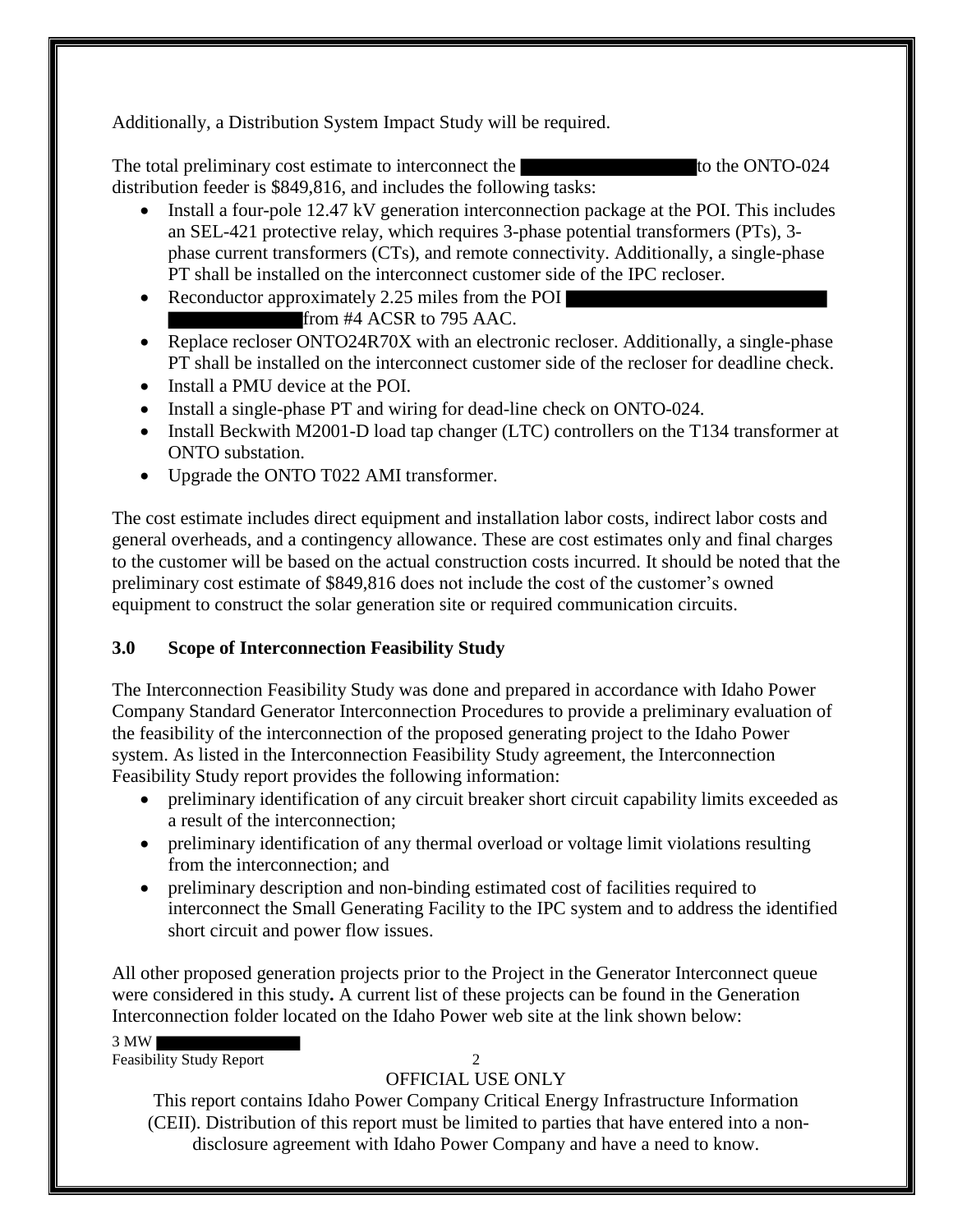#### **http://www.oatioasis.com/ipco/index.html.**

#### **4.0 Description of Proposed Generating Project**

, GI #520, consists of a single 3 MW photovoltaic solar plant which requested to be connected to Idaho Power's 12.47 kV ONTO-024 distribution feeder. The Project will need to install a grid connection control system for managing the real and reactive power output of the inverters. The design drawing shows sets of

with fused disconnects to stepup the voltage from 480 V to 12.00 kV. The solar plant will need to size the step-up transformers appropriately for the total plant MVA as well as the 12.47 kV connection. Additionally, the design drawing shows grounded wye delta transformers. Idaho Power will require grounded wye grounded wye or wye grounded wye with the ground on the utility side. The project will use photovoltaic modules per inverter, for a total

The Project's projected in-service date was not included in the GI application.

#### **5.0 Description of Transmission Facilities**

Preliminary power flow analysis indicated that interconnection of a 3 MW injection at the POI considered in this study is feasible. A Transmission System Impact Study will be required to determine the specific network upgrades required to integrate the full project output of 3 MW.

#### **6.0 Description of Substation Facilities**

Idaho Power's ONTO substation is located in Malheur County, Oregon. The existing substation transformer, ONTO T134, is a three-phase 138-13.09 kV transformer rated for 30 MVA.

#### **7.0 Description of Distribution Facilities**

The requested POI for the Project is on the ONTO-024 distribution feeder. This is a groundedwye feeder operating at 12.47 kV at the POI. The Project must have a grounded-wye transformer connection on the IPC side, as well as a wye connection on the Project side of the transformer.

Refer to Appendix A, Section 3, for additional grounding requirements.

#### **8.0 Short Circuit Study Results**

The fault current contribution from the PV generators does not exceed any circuit breaker rating.

3 MW

Feasibility Study Report 3

### OFFICIAL USE ONLY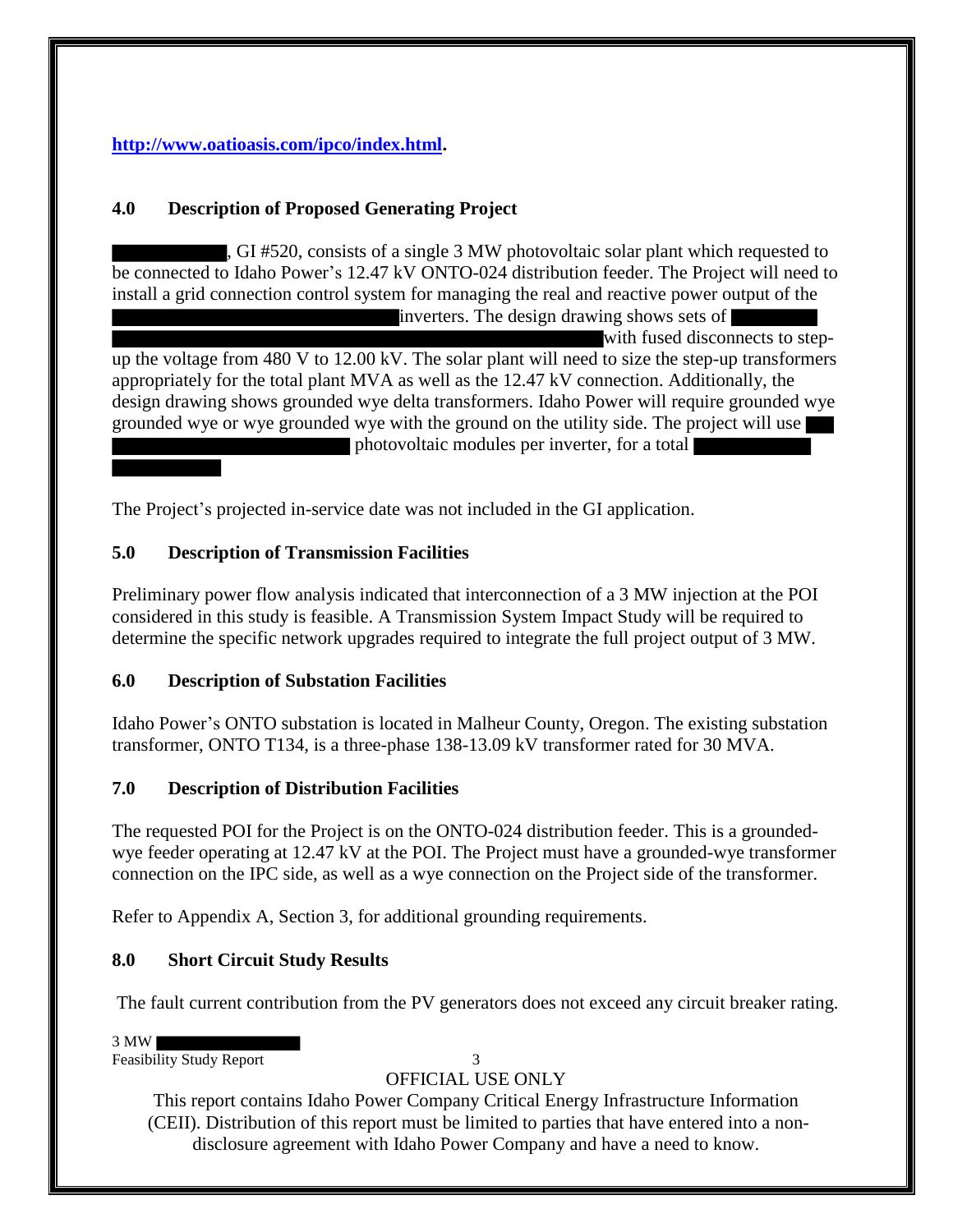#### **9.0 Description of Required Facility Upgrades**

The Project will be required to provide a plant controller that will operate the inverter system in Volt/VAr control mode in order to regulate voltage according to a voltage schedule that will be provided by Idaho Power.

A Distribution System Impact Study will be required to evaluate distribution operational concerns, mitigation options, and costs if the Project chooses to continue to the next phase of the study process. Additionally, a Transmission System Impact Study will be required to determine the specific network upgrades required to integrate the full project output of 3 MW. The cost of potential system upgrades would be determined during the Transmission System Impact Study and have not been included in the Feasibility Study cost estimate.

The following upgrades will be required to IPC-owned facilities to facilitate the interconnection of GI #520:

- Install a four-pole 12.47 kV generation interconnection package at the POI. This includes an SEL-421 protective relay, which requires 3-phase potential transformers (PTs), 3 phase current transformers (CTs), and remote connectivity. Additionally, a single-phase PT shall be installed on the interconnect customer side of the IPC recloser.
- Reconductor approximately 2.25 miles from the POI from #4 ACSR to 795 AAC.
- Replace recloser ONTO24R70X with an electronic recloser. Additionally, a single-phase PT shall be installed on the interconnect customer side of the recloser for deadline check.
- Install a PMU device at the POI.
- Install a single-phase PT and wiring for dead-line check on ONTO-024.
- Install Beckwith M2001-D load tap changer (LTC) controllers on the T134 transformer at ONTO substation.
- Upgrade the ONTO T022 AMI transformer.

See the conceptual-level cost estimate in Table 1.

Table 1 Conceptual-level Cost Estimate for GI #520

| <b>Item of Work</b>                               | <b>Estimate</b> |
|---------------------------------------------------|-----------------|
| Generation interconnection and protection package | \$174,000       |
| Substation upgrades                               | \$5,800         |
| Distribution upgrades                             | \$464,000       |
| Transmission upgrades                             | TBD in SIS      |
| Unloaded costs                                    | 643,800         |
| Contingency $20\%$ (1)                            | \$128,760       |
| Total unloaded costs                              | \$772,560       |

3 MW

Feasibility Study Report 4

#### OFFICIAL USE ONLY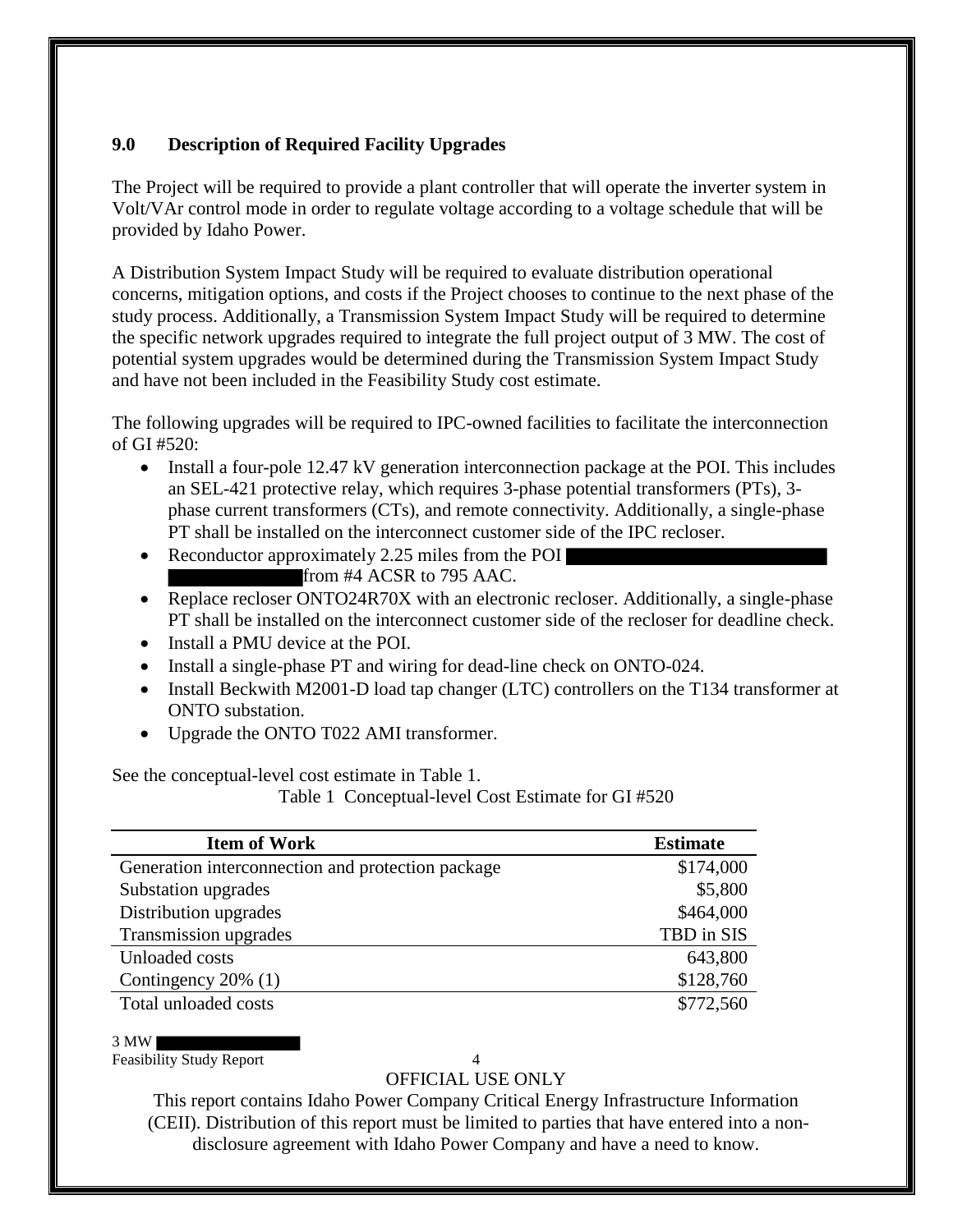| Overheads (2)                                            | \$77,256  |
|----------------------------------------------------------|-----------|
| Total loaded costs                                       | \$849,816 |
| Total Conceptual-level Cost Estimate in 2015 dollars (3) | \$849,816 |

(1) Contingency is added to cover the unforeseen costs in the estimate. These costs can include unidentified design components, material cost increases, labor estimate shortfalls, etc.

(2) Overhead costs cover the indirect costs associated with the Project.

(3) This cost estimate includes direct equipment, material, labor, overheads, and contingency as shown.

- Note that these estimates do not include the cost of the customer's equipment/facilities or required communication circuits for SCADA, PMU, and metering.
- Note that the overhead rates are subject to change during the year.
- These are estimated costs only and final charges to the customer will be based on the actual construction costs incurred.
- These are non-binding conceptual level cost estimates that will be further refined upon the request and completion of Transmission and Distribution Facility Studies.

#### **10.0 Description of Operating Requirements**

The Project shall be capable of injecting reactive power (over-excited) and absorbing reactive power (under-excited) equal to 1.45 MVAR at all active power output between 20% and 100% of nameplate active power rating.

3 MW Feasibility Study Report 5

OFFICIAL USE ONLY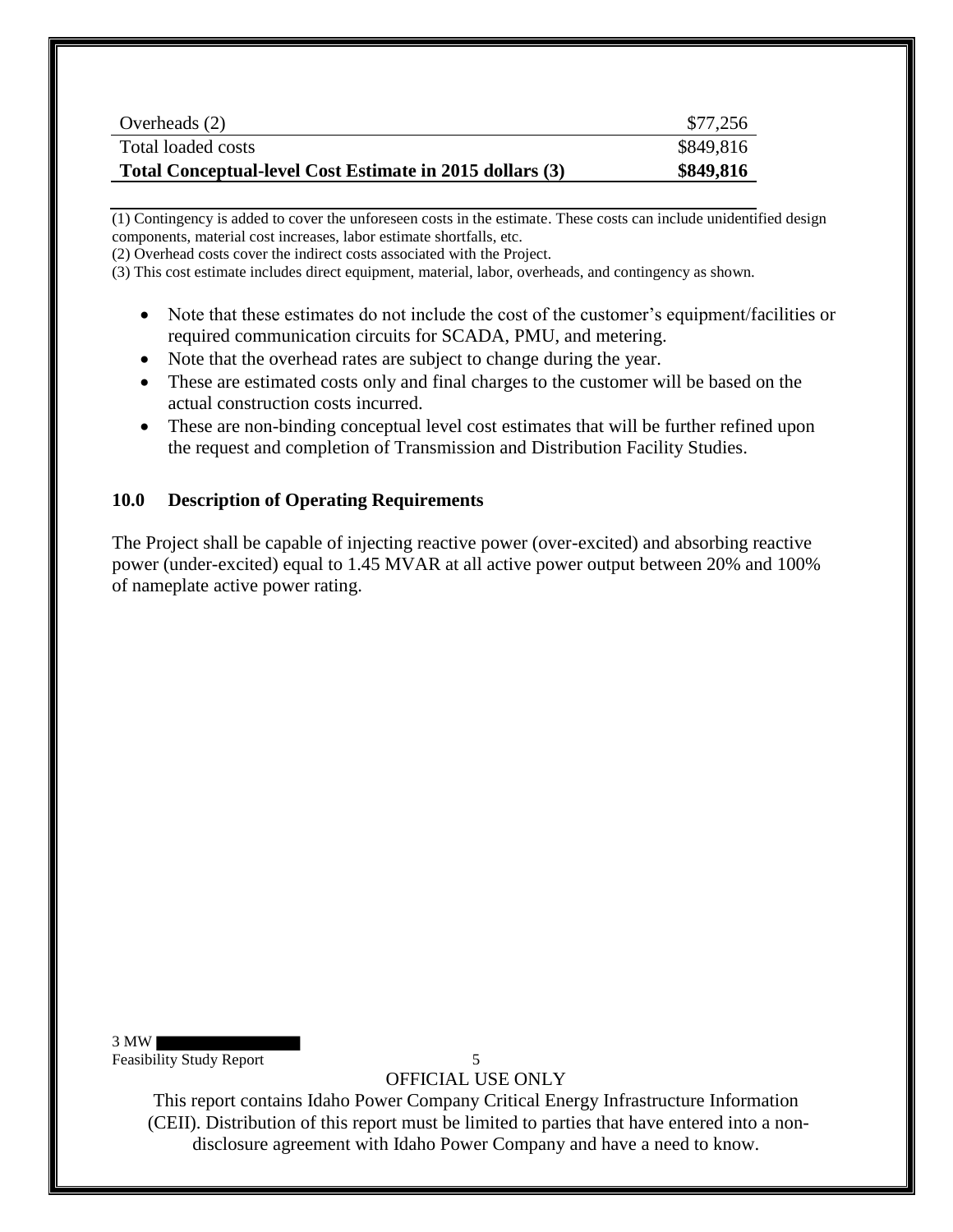

Idaho Power has determined that the inverter selected by the Project meets the reactive power capability requirements.

The Project will be required to control voltage in accordance with a voltage schedule as provided by Idaho Power Grid Operations. Therefore, GI #520 will be required to install a plant controller for managing the real and reactive power output of the 3 MW inverter array at the project POI. The installation of a PMU at the POI and maintenance costs associated with communication circuits needed to stream PMU data will also be required in order to interconnect GI #520.

Voltage flicker at startup and during operation will be limited to less than 5% as measured at the POI. The allowable voltage flicker limit is further reduced during operation due to multiple voltage fluctuations per hour or minute, per Idaho Power's T&D Advisory Information Manual.

The Project is required to comply with the applicable voltage fluctuation limits found in IEEE Standard 1453-2004 *IEEE Recommended Practice for Measurement and Limits of Voltage Fluctuations and Associated Light Flicker on AC Power Systems.* 

3 MW

Feasibility Study Report 6

OFFICIAL USE ONLY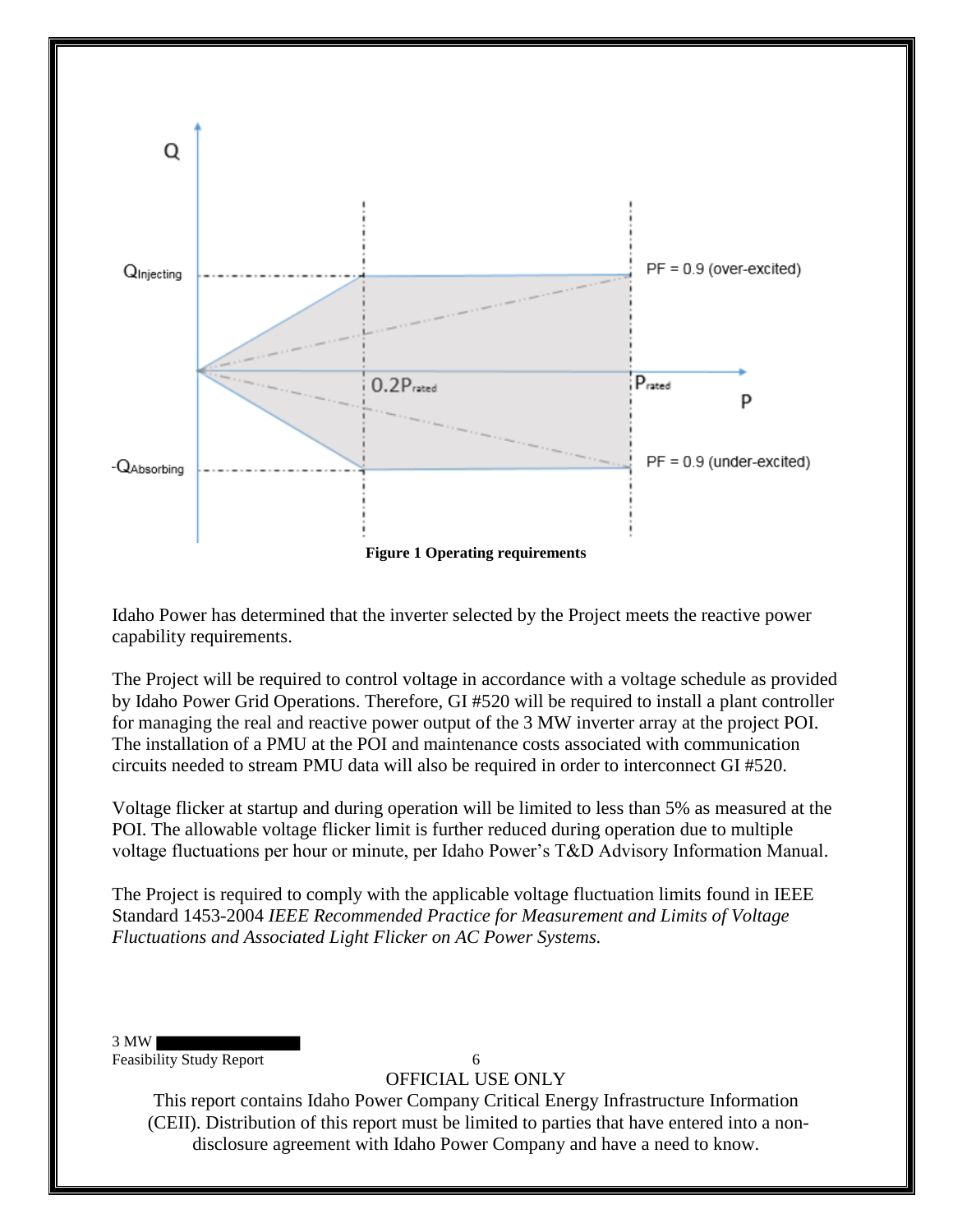The project is required to comply with the applicable Voltage and Current Distortion Limits found in IEEE Standard 519-2014 *IEEE Recommended Practices and Requirements for Harmonic Control in Electrical Power Systems*.

Additional operating requirements for the Project may be identified in the System Impact Study when it is performed.

#### **11.0 Conclusion**

The requested interconnection of the  $\overline{G}$ , GI #520, to Idaho Power's system was studied. The project will need to interconnect using a 12.47 kV grounded-wye connection to the ONTO-024 12.47 kV distribution feeder. The results of this study work confirm that it is feasible to interconnect the , GI #520, to the existing Idaho Power system with the modifications listed. A four-pole generation interconnect package, a PMU, dead-line check, and a digital tap changer controls on the ONTO T134 are required to integrate the 3 MW project as well as reconductoring approximately 2.25 miles from the POI

 from #4 ACSR to 795 AAC and replacing recloser ONTO24R70X with an electronic recloser. Additionally, a single-phase PT shall be installed on the interconnect customer side of ONTO24R70X for deadline check. A Transmission and Distribution System Impact Study is required to determine the specific transmission network upgrades required to integrate the project as a Network Resource and to evaluate the system impacts such as thermal overload, voltage, transient stability, and reactive margin.

All generation projects in the area ahead of the Project in the IPC generation interconnection queue and their associated transmission system improvements were modeled in a preliminary power flow analysis to evaluate the feasibility of interconnecting GI #520. The results and conclusions of this feasibility study are based on the realization of these projects in the unique queue/project order.

The estimated cost to interconnect GI #520 to the IPC system at the 12.47 kV point of interconnection considered in this study is approximately \$849,816.

Generator interconnection service, either as an Energy Resource or a Network Resource, does not in any way convey any right to deliver electricity to any specific customer or point of delivery. Transmission requirements to integrate the Project will be determined during the System Impact Study phase of the generator interconnection process.

#### 3 MW

Feasibility Study Report 7

OFFICIAL USE ONLY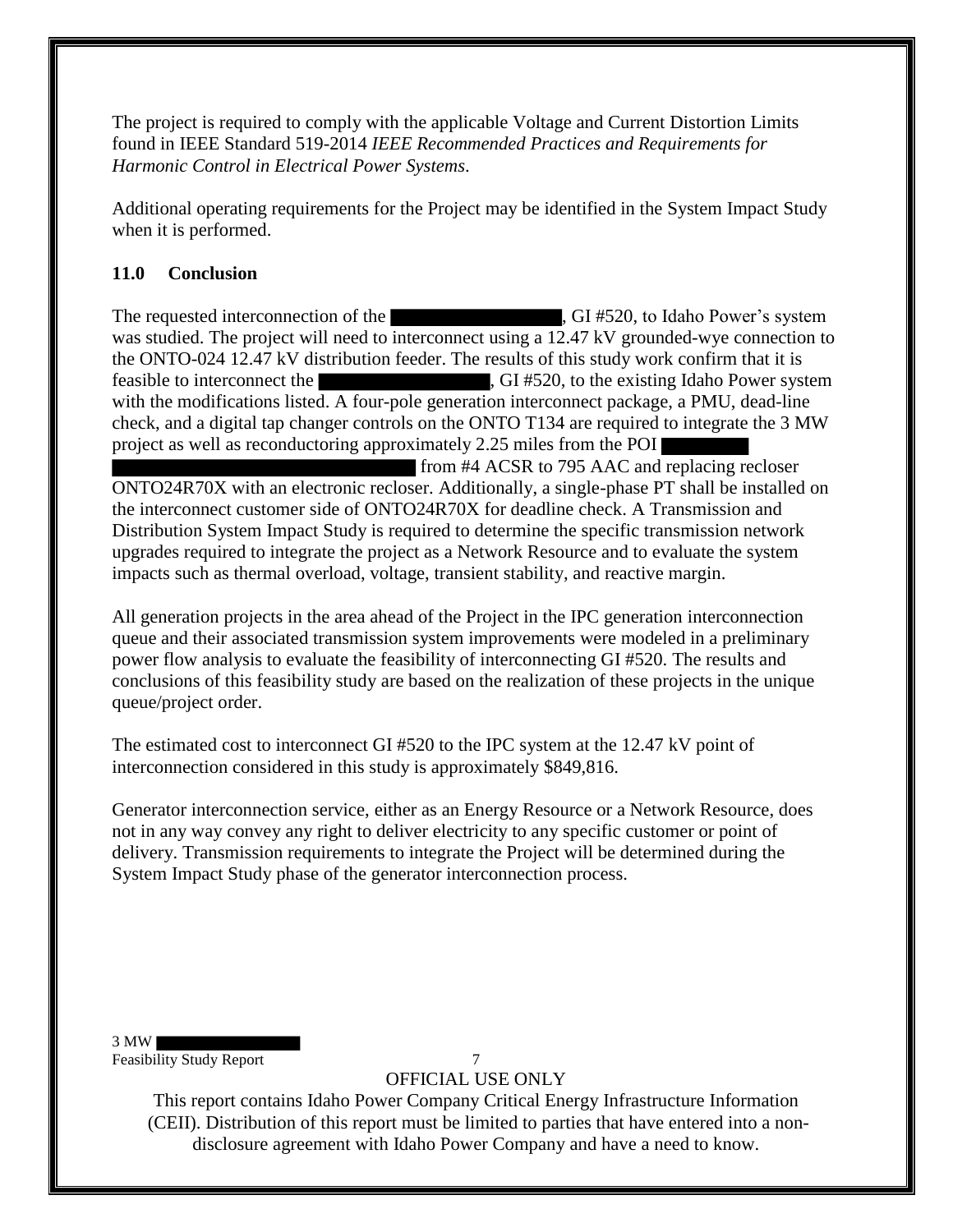#### **APPENDIX A**

#### **A-1.0 Method of Study**

The Feasibility Study plan inserts the Project up to the maximum requested injection into the selected Western Electric Coordinating Council (WECC) power flow case and then, using Power World Simulator or GE's Positive Sequence Load Flow (PSLF) analysis tool, the impacts of the new resource on Idaho Power's transmission system (lines, transformers, etc.) within the study area are analyzed. The WECC and Idaho Power reliability criteria and Idaho Power operating procedures were used to determine the acceptability of the configurations considered. For distribution feeder analysis, Idaho Power utilizes Advantica's SynerGEE Software.

#### **A-2.0 Acceptability Criteria**

The following acceptability criteria were used in the power flow analysis to determine under which system configuration modifications may be required:

The continuous rating of equipment is assumed to be the normal thermal rating of the equipment. This rating will be as determined by the manufacturer of the equipment or as determined by Idaho Power. Less than or equal to 100% of continuous rating is acceptable.

Idaho Power's Voltage Operating Guidelines were used to determine voltage requirements on the system. This states, in part, that distribution voltages, under normal operating conditions, are to be maintained within plus or minus 5% (0.05 per unit) of nominal everywhere on the feeder. Therefore, voltages greater than or equal to 0.95 pu voltage and less than or equal to 1.05 pu voltage are acceptable.

Voltage flicker during starting or stopping the generator is limited to 5% as measured at the point of interconnection, per Idaho Power's T&D Advisory Information Manual.

Idaho Power's Reliability Criteria for System Planning was used to determine proper transmission system operation.

All customer generation must meet IEEE 519 and ANSI C84.1 Standards.

All other applicable national and Idaho Power standards and prudent utility practices were used to determine the acceptability of the configurations considered.

The stable operation of the system requires an adequate supply of volt-amperes reactive (VAr or VArs) to maintain a stable voltage profile under both steady-state and dynamic

*3* MW

Feasibility Study Report 8

### OFFICIAL USE ONLY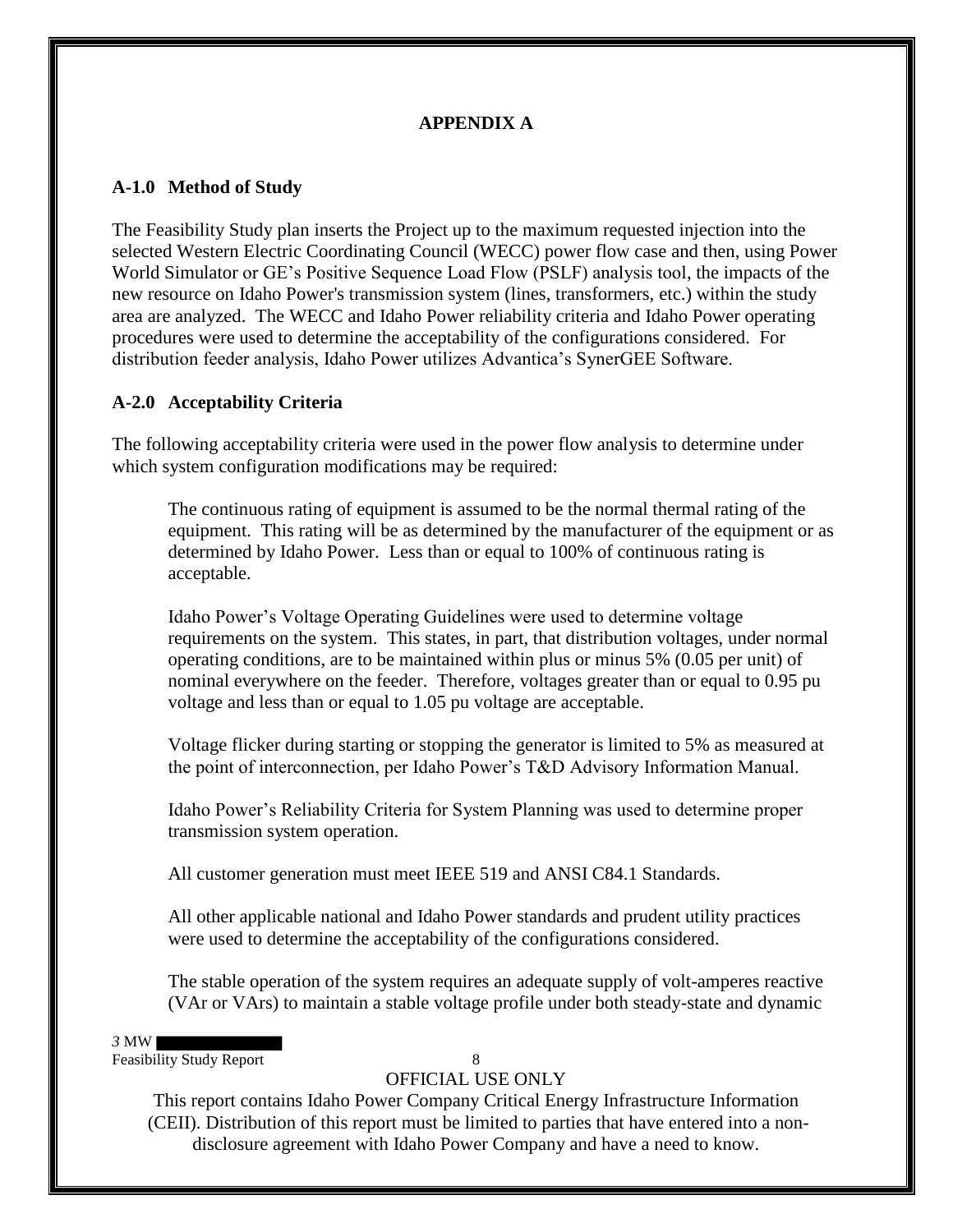system conditions. An inadequate supply of VArs will result in voltage decay or even collapse under the worst conditions.

Equipment/line/path ratings used will be those that are in use at the time of the study or that are represented by IPC upgrade projects that are either currently under construction or whose budgets have been approved for construction in the near future. All other potential future ratings are outside the scope of this study. Future transmission changes may, however, affect current facility ratings used in the study.

#### **A-3.0 Grounding Guidance**

IPC requires interconnected transformers on the distribution system to limit their ground fault current to 20 amps at the Point of Interconnection.

#### **A-4.0 Electrical System Protection Guidance**

IPC requires electrical system protection per Requirements for Generation Interconnections found on the Idaho Power Web site,

**http://www.idahopower.com/pdfs/BusinessToBusiness/facilityRequirements.pdf**

3 MW Feasibility Study Report 9

OFFICIAL USE ONLY